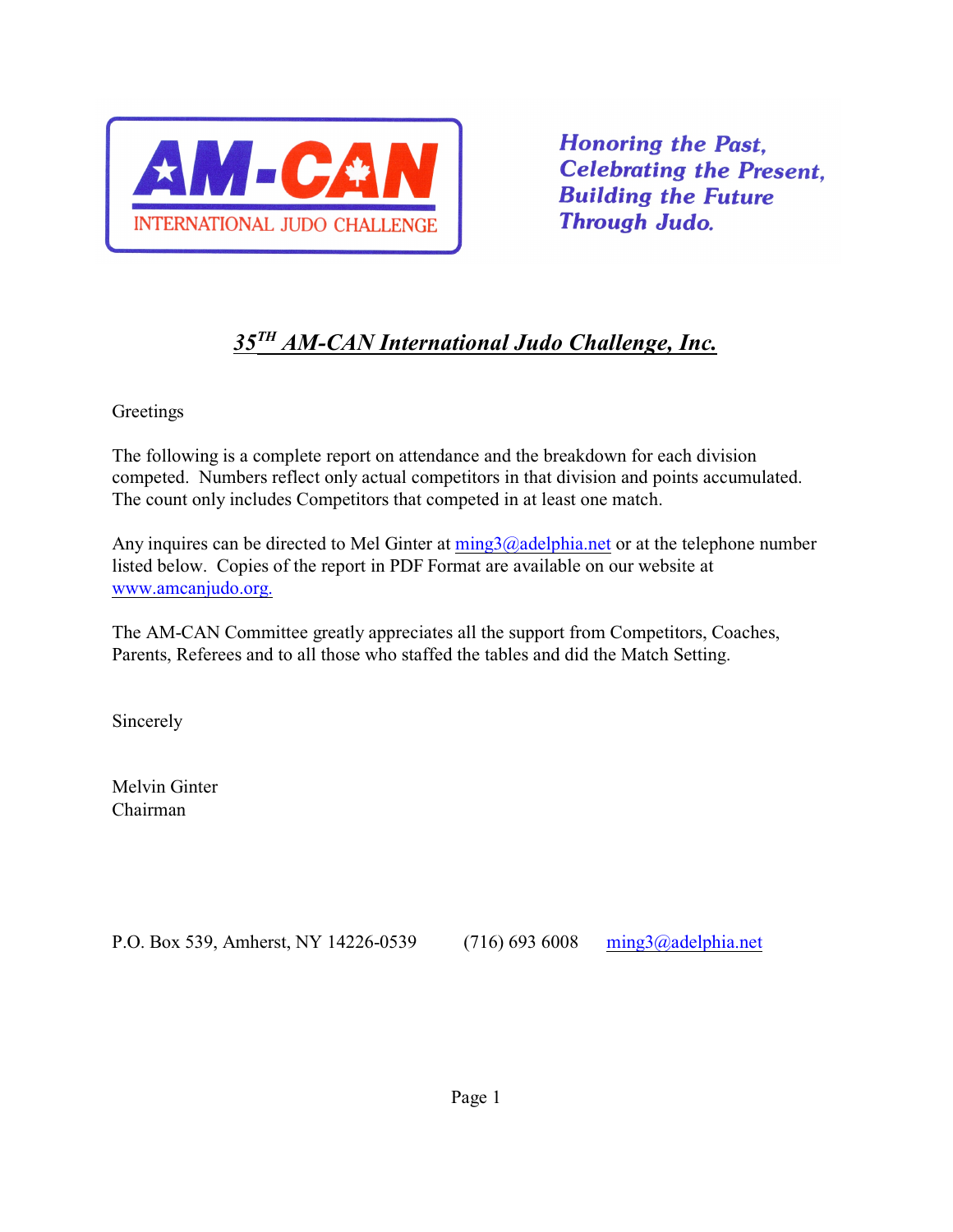# *2007 Team Winners*

AM-CAN International Cup<br>AM-CAN Senior Cup

AM-CAN Challenge Cup<br>
AM-CAN International Cup<br>
CAN International Cup<br>
CAN International Cup<br>
CAN International Cup<br>
CAN International Cup<br>
CAN International Cup<br>
CAN International Cup<br>
CAN International Cup AM-CAN Senior Cup<br>
AM-CAN Junior Cup<br>
Mayo Quanchi of Rhode Island<br>
Mayo Quanchi of Rhode Island Mayo Quanchi of Rhode Island

# *Clubs Participating*

| <b>United States</b>   | 85            |                | Great Britain            | $\mathbf{1}$   |  |
|------------------------|---------------|----------------|--------------------------|----------------|--|
| Canada                 | 41            |                | Puerto Rico Team         | $\mathbf{1}$   |  |
| <b>Clubs Placing</b>   |               | <b>Juniors</b> | <b>Seniors</b>           | <b>Total</b>   |  |
| <b>United States</b>   |               | 33             | 30                       | 63             |  |
| Canada                 |               | 26             | 19                       | 45             |  |
| <b>Great Britain</b>   |               |                | $\mathbf{1}$             | $\mathbf{1}$   |  |
| Puerto Rico Team       |               | $\mathbf{1}$   |                          | $\mathbf{1}$   |  |
| <b>Point Breakdown</b> |               |                |                          |                |  |
| <b>United States</b>   | <b>First</b>  | 170            | 125                      | 295            |  |
|                        | <b>Second</b> | 60             | 54                       | 114            |  |
|                        | <b>Third</b>  | 18             | 16                       | 34             |  |
|                        | <b>Total</b>  | 248            | 195                      | 443            |  |
| <b>Canada</b>          | <b>First</b>  | 130            | 60                       | 190            |  |
|                        | <b>Second</b> | 78             | 27                       | 105            |  |
|                        | <b>Third</b>  | 25             | $\tau$                   | 32             |  |
|                        | <b>Total</b>  | 233            | 94                       | 327            |  |
| <b>Puerto Rico</b>     | <b>First</b>  | 5              | $\overline{\phantom{0}}$ | $\mathfrak{S}$ |  |
|                        | <b>Second</b> | 6              |                          | 6              |  |
|                        | <b>Third</b>  | $\overline{2}$ |                          | $\overline{2}$ |  |
|                        | <b>Total</b>  | 13             | $\blacksquare$           | 13             |  |
| <b>Great Britain</b>   | <b>First</b>  |                | 10                       | 10             |  |
|                        | <b>Second</b> |                | $\mathfrak{Z}$           | $\mathfrak{Z}$ |  |
|                        | <b>Third</b>  |                | $\mathbf{1}$             | $\mathbf{1}$   |  |
|                        | <b>Total</b>  |                | 14                       | 14             |  |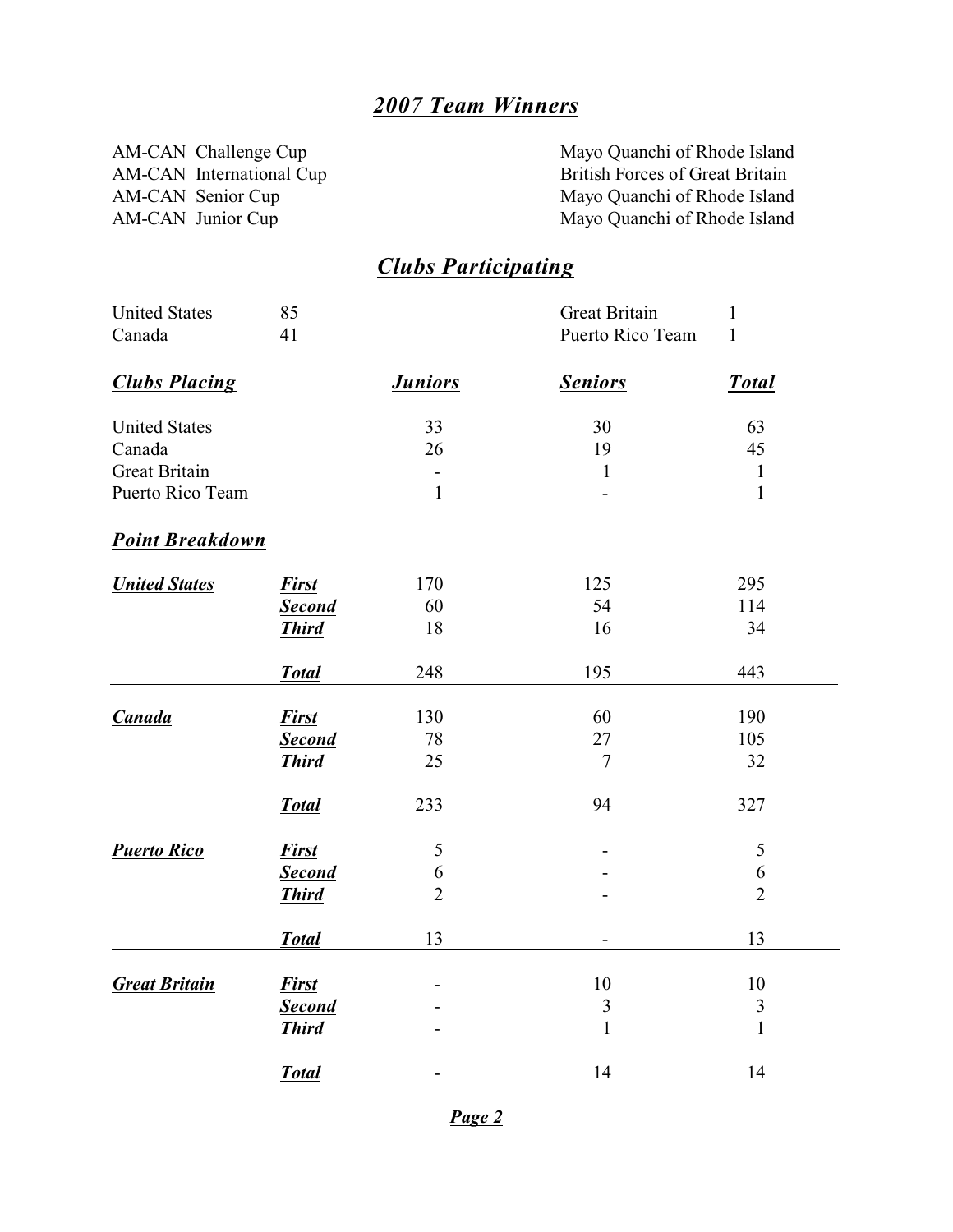# *Total Competitors - 755*

| <b>United States</b> |  | <i>Puerto Rico</i> |  | <b>Great Britain</b> |  |
|----------------------|--|--------------------|--|----------------------|--|
|----------------------|--|--------------------|--|----------------------|--|

*Canada:* Ontario 114 Quebec 175 Nova Scotia 3 PEI 1 Canadian Total 293

| Competitor Dieundown                       |                |                            |                      |                |                                |              |              |                                  |                 |
|--------------------------------------------|----------------|----------------------------|----------------------|----------------|--------------------------------|--------------|--------------|----------------------------------|-----------------|
|                                            | <b>Girls</b>   | <b>Boys</b>                | Women                | <b>Masters</b> | Men I-M                        | $II-M$       | <b>III-M</b> | <b>Masters</b>                   | <b>Total</b>    |
| <b>United States</b>                       | 67             | 196                        | 25                   | 9              | 42                             | 34           | 21           | 39                               | 433             |
| <b>Puerto Rico</b>                         | $\overline{4}$ | 13                         |                      |                |                                |              |              |                                  | 17              |
| <b>Great Britain</b>                       |                |                            |                      | 1              | $\overline{2}$                 | $\mathbf{1}$ | 5            | $\overline{2}$                   | 12              |
| Canada<br>Ontario<br>Quebec<br>Nova Scotia | 27<br>43       | 61<br>92<br>$\overline{2}$ | $\overline{2}$<br>11 | 1<br>3         | $\overline{2}$<br>$\mathbf{1}$ | 11<br>13     | 6<br>8       | $\overline{4}$<br>$\overline{4}$ | 114<br>175<br>3 |
| PEI                                        |                |                            |                      |                |                                |              |              |                                  |                 |
| <b>Totals</b>                              | 141            | 364                        | 40                   | 14             | 47                             | 59           | 41           | 49                               | 755             |
|                                            |                |                            |                      |                |                                |              |              |                                  |                 |

*Competitor Breakdown*

### *Clubs with most Competitors*

| <b>United States</b>         |    | <b>Canada</b>              |     |
|------------------------------|----|----------------------------|-----|
| Mayo Quanchi - RI            | 52 | St Therese - Que           | 31  |
| Kin Tora - NY                | 20 | De Sept Isles - Que        | 30  |
| US Youth - NY                | 19 | Kido kan - Ont             | 17  |
| Starrett - NY                | 17 | Tora - Ont                 | 15  |
| Fayetteville - NC            | 16 | Tsunami - Ont              | 15  |
| Dilltown - PA                | 15 | Kaizen - Ont               | 15  |
| <b>Puerto Rico Team - PR</b> |    | <b>British Forces - GB</b> | 12. |

### *Clubs with most Total Points*

| <b>United States</b>    | .JR                      | SR             | <i>TTL</i> | <b>Canada</b>         | JR | <b>SR</b>                | <b>TTL</b> |
|-------------------------|--------------------------|----------------|------------|-----------------------|----|--------------------------|------------|
| Mayo Quanchi - RI       | 43                       | 39             | 82         | de Sept Isles - Que   | 38 | 3                        | 41         |
| Starrett - NY           |                          |                | 22         | Jonquiere - Que       | 24 | h                        | 30         |
| Kin Tora                | $\overline{\phantom{a}}$ |                |            | Beauport - Que        | 11 |                          | 26         |
| Pedro's - MA            |                          | $\blacksquare$ | 18         | Tsunami - Ont         | 23 | $\overline{\phantom{0}}$ | 23         |
| <b>Puerto Rico Team</b> |                          |                | 13         | <b>British Forces</b> |    | 14                       |            |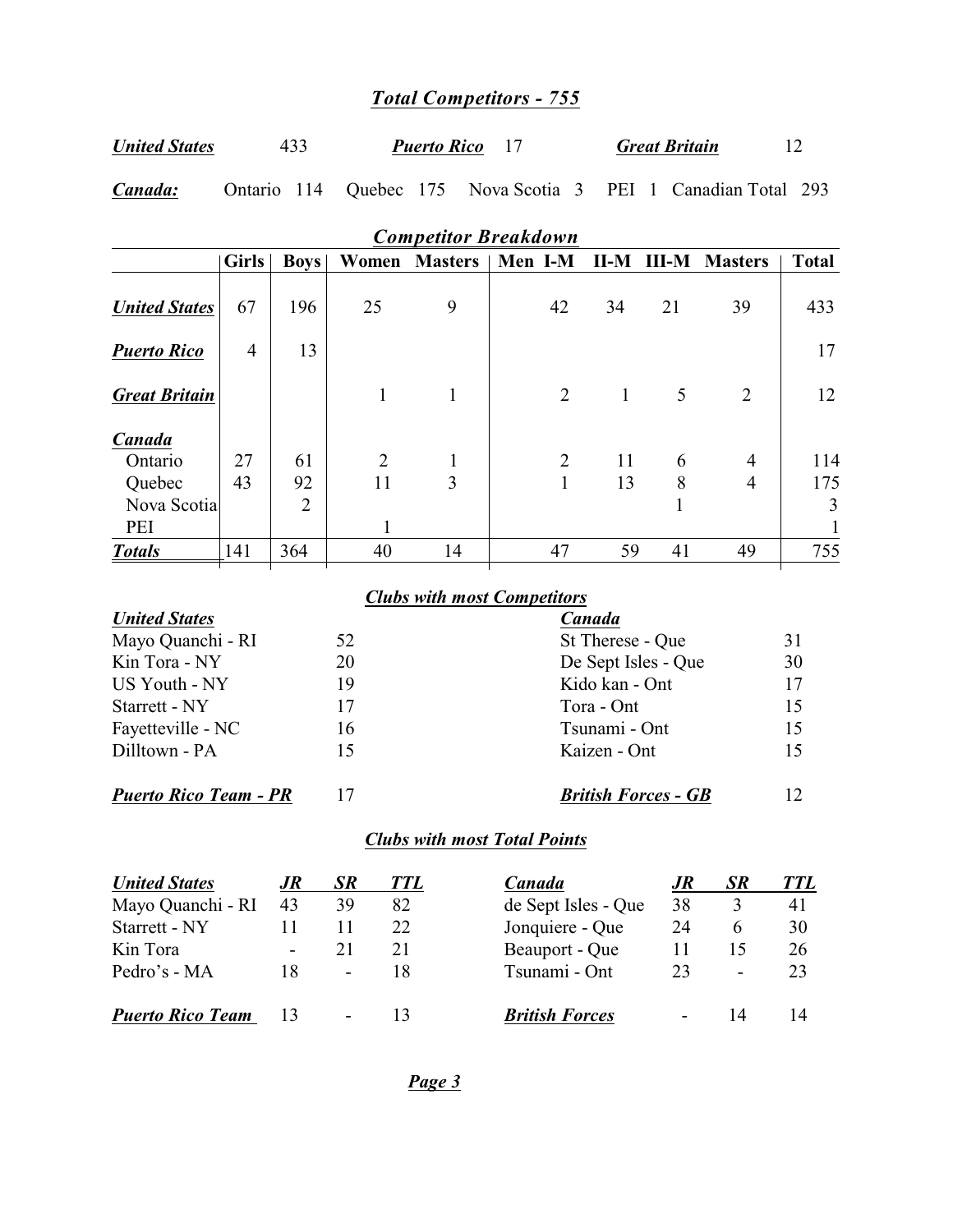## *Girls Ages 6 thru 8 - Total 16*

### *50.0 & Under Total - 9 50.1 to 60.0 Total - 2*

Adi Alklay Tohoku - MA Ana Naziro Puerto Rico Team Natalia Tygielski Asahi - Ont \*Isabela Carroll Charlottesville - VA Courtney Tramacera U.S. Youth - NY

*60.1 to 70.0 Total - 3 70.1 & Over Total - 2*

\*Rene Gangarosa Bedrock - NY

Cheyanne Widmar Dilltown - PA Gabriella Proska Granite State - NH \*Sophia Inserra Sports Judo - VA \*Rachael Osborne Sports Judo - VA

### *Girls Ages 9 thru 10 - Total 26*

# *60.0 & Under Total - 2 60.1 to 70.0 Total - 12*

\*Jennifer Belisle Jukaido - Que Jessica Klimkait Ajax Budokan - Ont

Naomi Oken Starrett - NY Summer Truone Ju Shin Kan - CO

*70.1 to 80.0 Total - 2 80.1 to 92 Total - 5* Leora Peysakhoba Samir - NY K. J. Uyeno Kidokan - Ont

### *92.1 & Over Total - 5*

Casey Pedro Pedro's - MA Emina Fetibegovic US Youth - NY Leandra Ferguson Granite State - NH

### *Girls Ages 11 thru 12 Total 34*

### *73.0 & Under Total - 3 73.1 to 83.0 Total - 7*

Mackenzie Burt Upper Canada - Ont Merande Sek Mayo Quanchi - RI

### *83.1 to 93.0 Total - 11 93.1 to 103.0 Total - 6*

### *103.1 to 115.0 Total - 11 115.1 & Over Total - 4*

Ewelina Szewczuk Saito - MI Maria Drescher Tokoku - MA \*Dilara Urushanova Charlottesville - VA Meghan Arena Pedro's - MA \*Dayna Paquette La Voie - Que \*Amanda Zuech Tora, Ont

\*Willow Heller Cohens - IL Karina Napess-Bergenon De Sept Isles - Que \*Caitlyn Mason Mayo Quanchi - RI Sachiko Ragosta SSAI Shin - VA

Katelyn Bouyssou Mayo Quanchi - RI Kaitlyn Dennis J & M - Ont Briana McCracken Upper Canada - Ont Monika Burges Asahi - Ont Eve Brochu-Joubert De Sept Isles - Que Myriam Napess-Bergeron De Sept Isles - Que

*Page 4*

Shawna McCracken Upper Canada - Ont

\*Meghan Replogue Digman - PA Wilessa Rivera Taka Gawa - MA Marie Gagne De Sept Isles - Que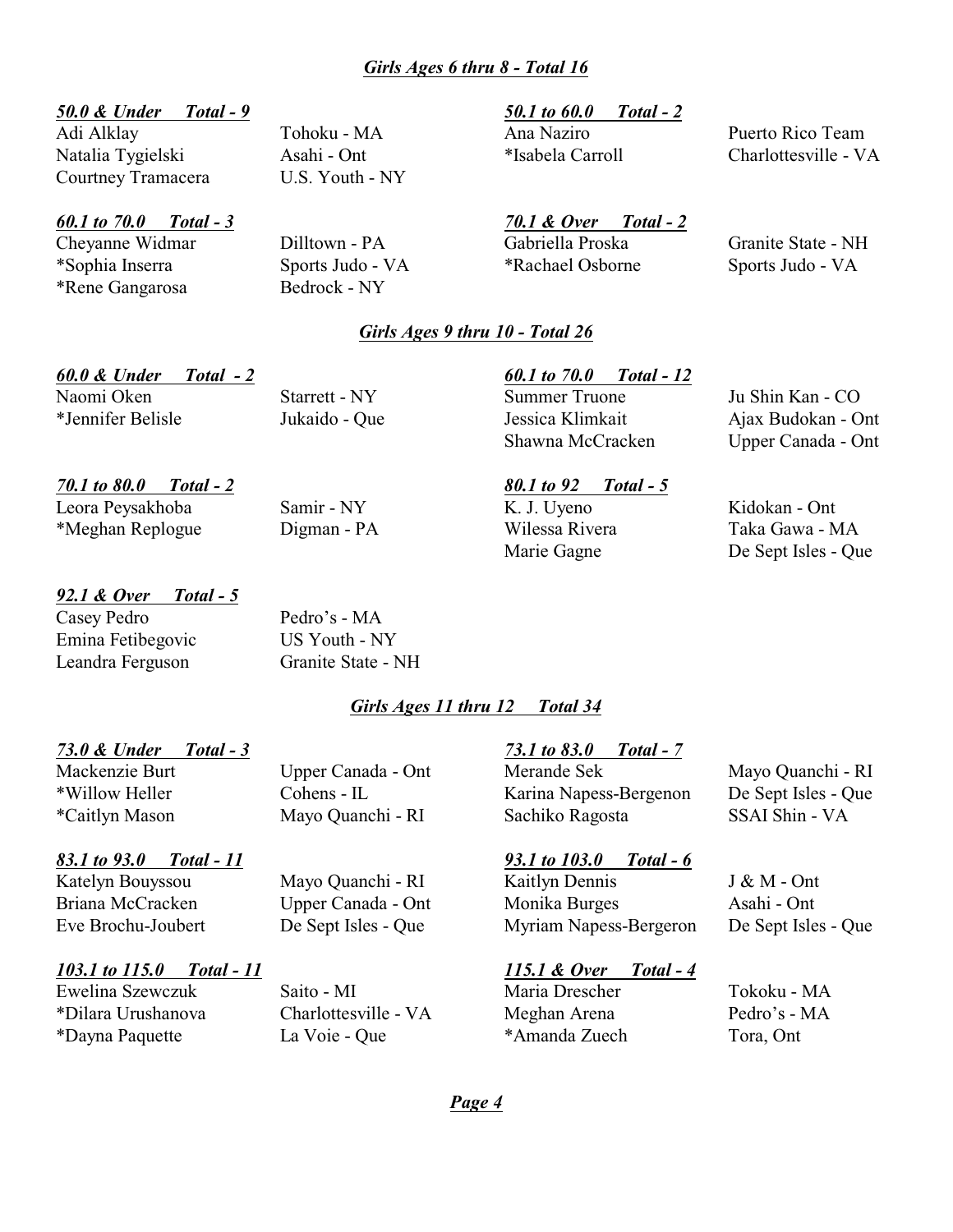## *Girls Ages 13 thru 14 Total - 33*

### *95.0 & Under Total - 2 95.2 to 105.0 Total - 5*

Inna Rokhvarc Liberty Bell - PA Alexandra Milord Beloeil - Que

### *105.1 to 115.0 Total - 5 115.1 to 126.0 Total - 6*

Victoria Soklovska Tsunami - Ont Justine D'Amouris De Sept Isles - Que

# *126.1 to 139.0 Total - 10 139.1 & Over Total - 5*

\*Katerine Hefferan Asahi - Ont Daphnee Pitre Judo Vallee - Que Anne-Julie Tremblay De Sept Isles - Que

Gabbi Denu College Park - MD Maya Alexander Fayetteville - NC Noemie Halle Riki Do Kan - Que Megan Nagy Kaizen - Ont

Caroline Bijould De Sept Isles - Que Aleesha Allen Kim's - PA Hannah Metzler Mat Cat - PA Genna Burnett Tora - Ont Florence Morin-Martel Judo Tech - Que Chloe Osborne Sports - VA

### *Girls Ages 15 thru 16 Total - 32*

### *105.0 & Under Total - 6 105.1 to 115.0 Total - 6*

### *115.1 to 125.0 Total - 8 125.1 to 140.0 Total - 4*

Stephanie Tremblay Jonquiere - Que Catherine Munger Jonquiere - Que Nicole Jenicek Tora - Ont Virginie Tremblay Beauport - Que Gabrielle Kozhukil Tsunami - Ont \*Blair Formwolt Digman

Natalia Mitura Mayo Quanchi - RI

Aleesha Allen Kim's - PA Raeanne McAlpine Kawasaki - Ont Genna Burnett Tora - Ont Vanessa Berlingeri Upper Canada - Ont Chloe Osborne Sports - VA Catherine Roberge-Therriault Varennes - Que

### *140.1 to 155.0 Total - 6 155.1 & Over Total - 2*

Malinda Bridges Mayo Quanchi - RI May Anne Reyes Kido Kan - Ont Yacinta Mguyem-huu Shin Bu Kan - Ont \*Kaleigh McAuliff Bushido Kai - NY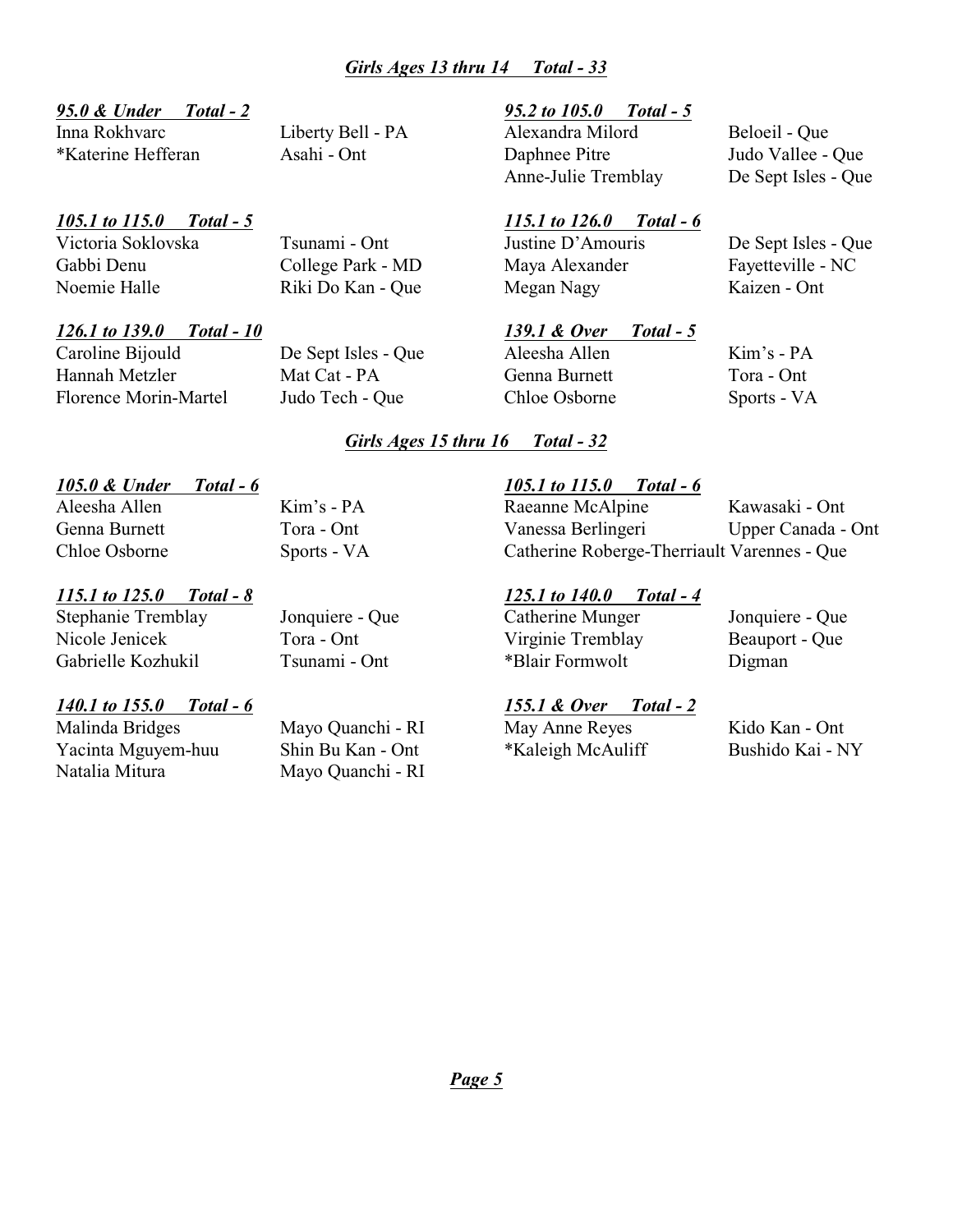### *Boys Total - 365*

### *Boys ages 6 thru 8 Total - 50*

### *50.0 & Under Total - 14 50.1 to 60.0 Total - 20*

Richard Pedro Pedro's - MA Corin Bogdashevsky Queens - NY Antonio Bufagna Dilltown - PA Ricardo Scremin De Sept Isles - Que Semeon Tartakousky-Guileless Tsunami - Ont Matthew Puzhitsky Tsunami - Ont

Daniel Adler Tsunami - Ont Samuel Riopel St Therese - Que Marco Greco-Byrns Mayo Quanchi - RI \*Kyle Giffin Yama Bushi - OH

### *60.1 to 70.0 Total - 12 70.1 & Over Total - 4*

Kevin Holman **Kim's - PA** Micholas Pavlo Samin and Lev - NY

### *Boys Ages 9 thru 10 Total 68*

### *70.1 to 75.0 Total - 13 (Split Division) 75.1 to 80.0 Total - 12 (Split Division)*

# Anthony Pedro **Pedro's - MA** Armani Ellison Starrett - NY Jorge Nazario PR Team - PR Noah Shin SSAI Shin - Va

# *80.1 to 90.0 Total - 11 90.1 to 105.0 Total - 5*

Alexander DuBinkin Tiger Int - NY Caleb Brown J. W. - MA Michael Rocchio Mayo Quanchi - RI Jonathan Brook Brighton - NY

### *105.1 & Over Total - 3*

Rafail Aushaklumon Samir - NY \*Ishmael McGinty Fayettville - NC \*Alex Mulligan Mayo Quanchi - RI

### *Boys Ages 11 thru 12 Total 88*

### *70.0 & Under Total - 11 70.1 to 80.0 Total - 14*

Christopher Cos Ju Shin Kan - CO Andre Ivanov Tsunami - Ont Sam Jagas Kaizen - Ont Vlad Bulban Tsunami - Ont

Ben Metzler Mat Cat - PA Joshua Noury Mayo Quanchi - RI

*80.1 to 90.0 Total - 15 90.1 to 100.0 Total - 14*

Serge Bouyssou Mayo Quanchi - RI Luke Heatherton J & M - Ont Moris Peysakhov Samir - NY Ibrahim Mushzalov Charlottesville - VA Johnny Nagy Kaizen - Ont Tom Overgaag Tohoku - MA **Special Note**: William Inserra awarded a 2<sup>nd</sup> place in this division

due to Match Setting Error - No Points awarded.

Dennis Yanovski Tsunami - Ont Benjamin Dennis J & M - Ont Kayle Burket Digman - PA Bradley Langlois Ajax Budokan - Ont Sal DeSimone Kim's - PA Dennis Bragilevski Tsunami - Ont

Carlos Nazario PR Team - PR Yariv Bar-or College Park - MD

# De Sept Isles - Que Stanley Purygin Brighton - NY

*60 & Under Total - 9 60.1 to 70.0 Total - 15*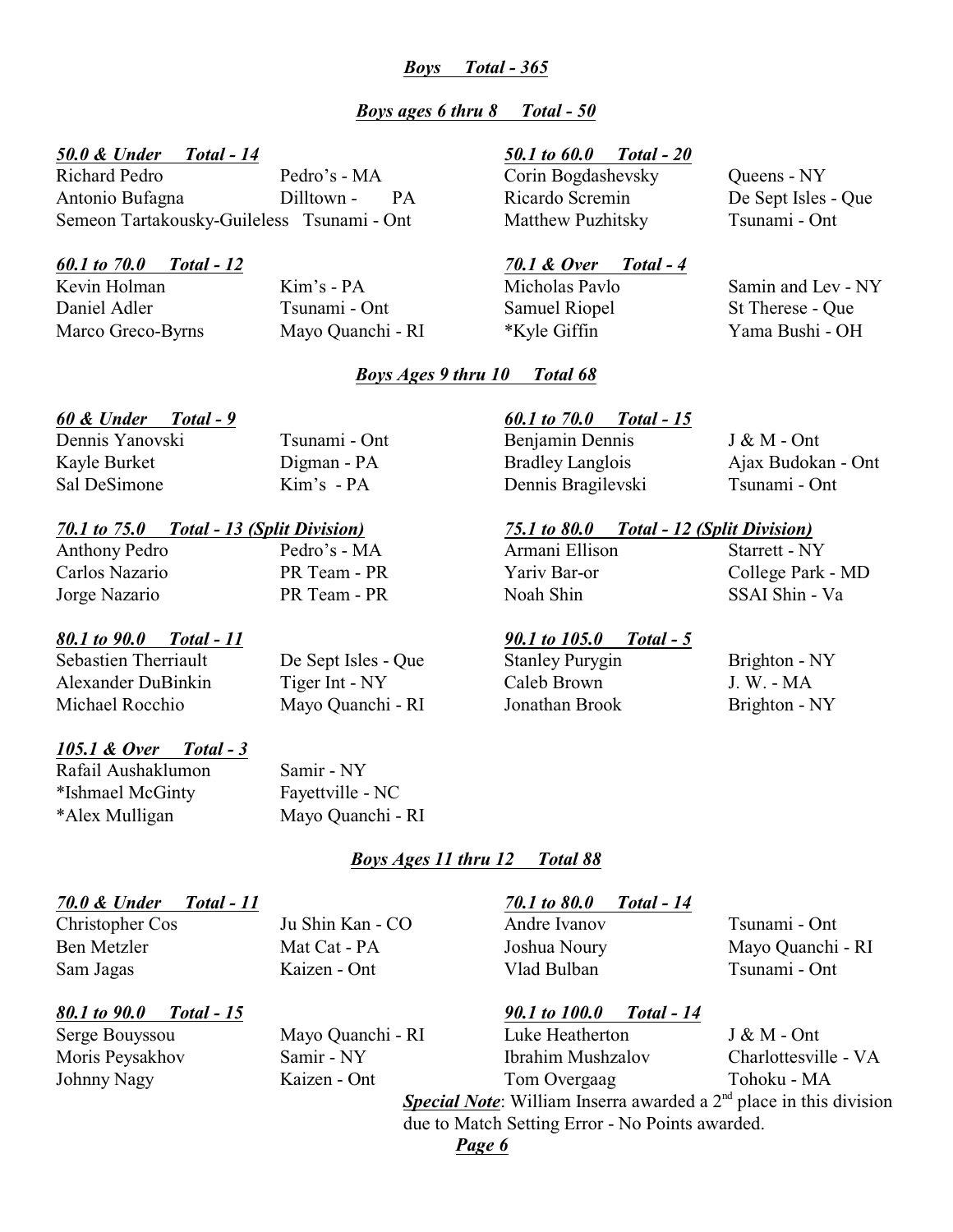### *100.1 to 115.0 Total - 13 115.1 to 130.0 Total - 11*

George Troung Ju Shin Kan - CO Thuc Tran Phan - VA

# *130.1 to 175.0 Total - 8 175.1 & Over Total - 2*

Akbar Imina Spartak - NY Liberty Bell

Robert Kozhuku Tsunami - Ont Jonny Ramup Kido Kan - Ont Robert Michael Tora - Ont Alexandre Raymond St Theresa - Que

# Max Bermont Menomonee - IL Victor Pedchenko Red Square - PA Dylan Seidle Central Fla - FL \*Atchikoc Niquay De Sept Isles - Que

### *Boys Ages 13 thru 14 Total - 80*

### *100.1 to 110.0 Total - 14 (Split Division) 110.1 to 115.0 Total - 11 (Split Division)*

Giovonte Ortiz Waka Musha - GA Derek Langlois Ajax Budokan - Ont Felix Blovin Beauport - Que Etienne Briand De Sept Isles - Que Benjamin Max Queens - NY John Tucker Starrett - NY

### *115.1 to 130.0 Total - 17 130.1 to 145.0 Total - 8*

### *145.1 to 190.0 Total - 10 190.1 & Over Total - 3*

### *90.0 & Under Total - 4 90.1 to 100.0 Total - 13*

Maxime Bernard Judo Tech - Que Nicolas DiBartolo Shidokan - Que

Anthony Sek Mayo Quanchi - RI Everet DeSilets Mayo Quanchi - RI \*Alex Payer Jukaido - Que Zachary Burt Upper Canada - Ont

Max Golembo Cohen - IL Simon-Pier Frascadore Beauport - Que Luis Santaella Diez PR Team - PR John Ravis PR Team - PR Ryan Lopschies Ajax Budokan - Ont Vincent Ledus Jonquiere - Que

Guillaume Lebrun Beloeil - Que Thomas Boutin De Sept Isles - Que Charles Theriault Jonquiere - Que \*Igor Bazilevich Spartak - NY Grant Colton Kim's - PA \*Robin Chambeau US Youth - NY

### *Boys Ages 15 to 16 Total - 79*

### *121.0 & Under Total - 17 121.1 to 132.0 Total - 19*

Dmitry Tsiahtski Cmbat Sambo - NY Pierre Turcotte St Theresa - Que

Mikhal Pinkhasiv Spartak - NY Robin Tremblay Jonquiere - Que Vincent Marticotte De Sept Isles - Que Charles Bouchard Charlesbourg - Que

Dominique Cote St Theresa - Que Jeremie Boivin Jonquiere - Que Nick Zakharov Kido Kan - Ont Charles Bretenleduc Seikidokan - Que Angel Dones-Silva PR Team - PR Nick O'Connell Mayo Quanchi - RI

### *132.1 to 140.0 Total - 10 (Split Division) 140.1 to 145.0 Total - 10 (Split Division)*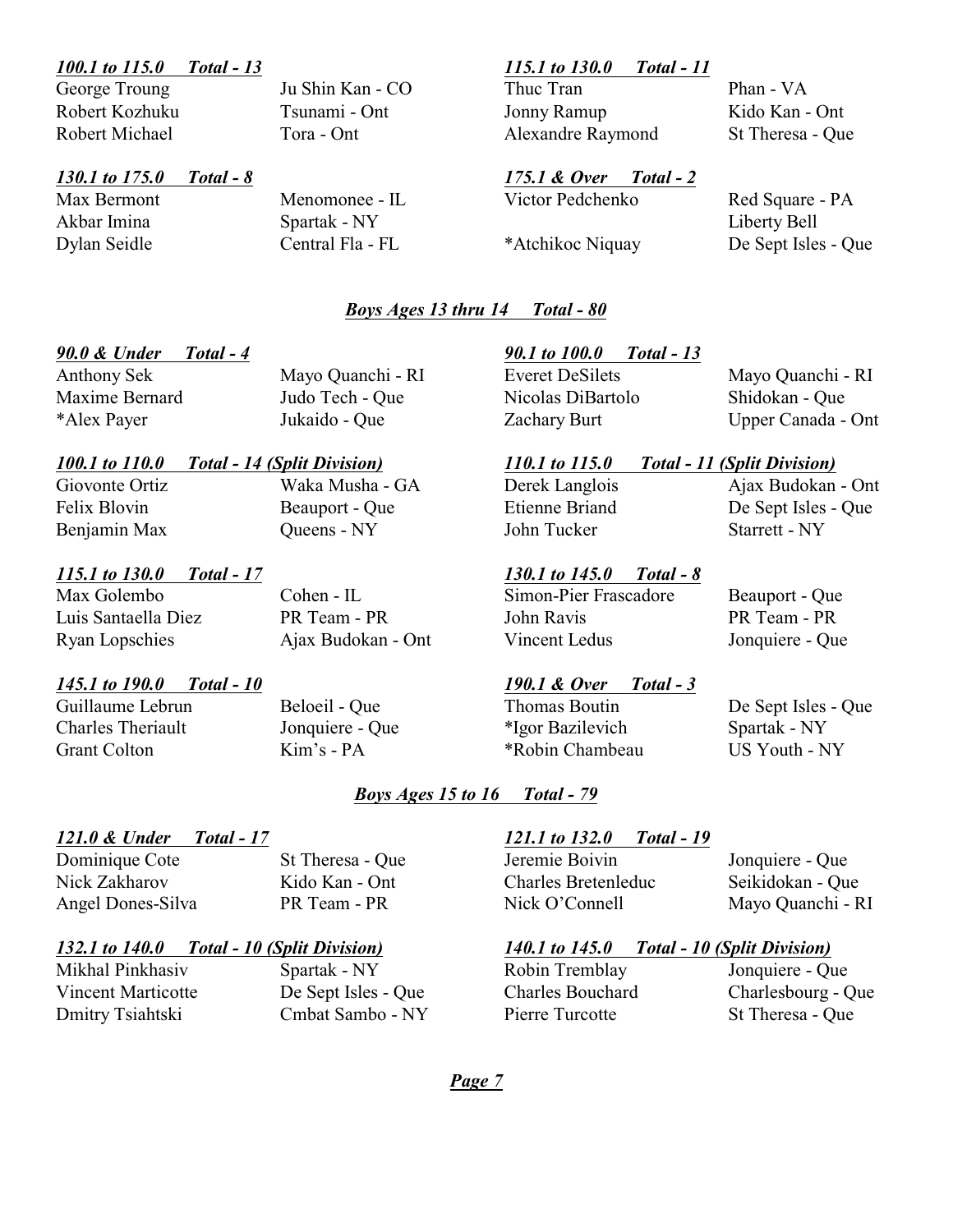Alfred Raymond Mayo Quanchi - RI Zachary Marshall<br>
Gabriel DaSilva De Sept Isles - Que Sebastien De Roy

*145.1 to 160.0 Total -* 12 *160.1 to 178.0 Total - 8* Leandre Forget Besnard Academie Darts - Que Christopher Jessup Fayetteville - Nativel Alfred Raymond Mayo Quanchi - RI Zachary Marshall Kaizen - Ont De Sept Isles - Que Sebastien De Roy La Pocatiere - Que

# *178.1 & Over Total - 3*

Bryan Campbell<br>
\*Daniel Palatnik<br>
\*Daniel Palatnik<br>
\*Daniel Palatnik<br>
\*Daniel Palatnik \*Daniel Palatnik<br>\*Jesse Bradley

Shindokan - Que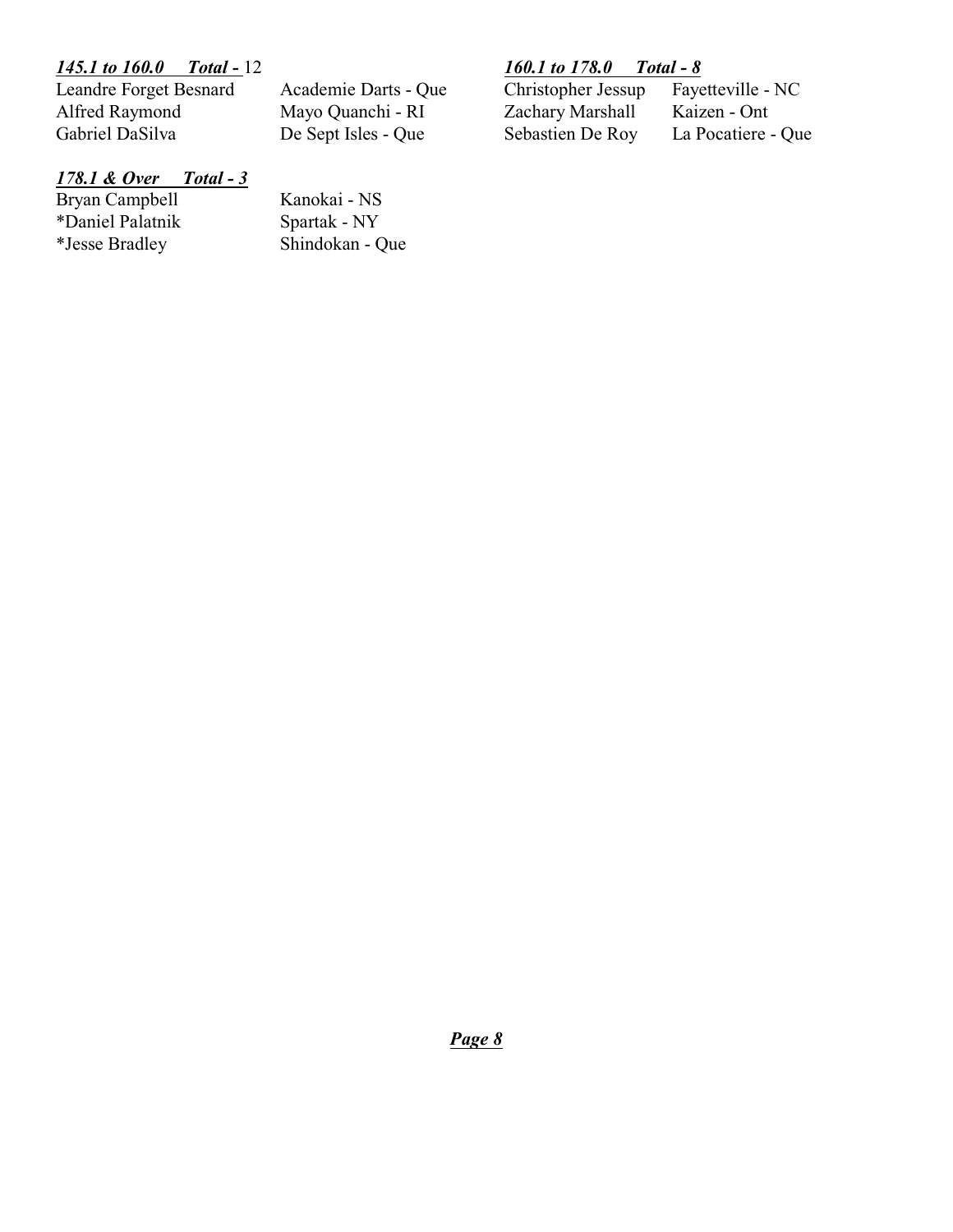### *Senior Women Division I-F Total - 40*

### *48 KG & Under Total - 6 48.1 to 52.0 KG Total - 4*

### *52.1 to 57.0 KG Total - 10 57.1 to 63.0 KG Total - 8*

### *63.1 to 70.0 KG Total - 5 70.1 to 78.0 KG Total - 5*

### *78.1 & Over KG Total - 2*

Anna Rabjohn Upper Canada - Ont \*Anne Marie Grunberg College Park - MD

### *Womens Masters Total 14*

### Manon Croteau Jukaido - Que Maria Didio Combat Judo - NY Erin Roberts Mayo Quanchi - RI \*Tamara Hemingway Ctr -Body & Soul - NJ Joan Love Norwich - CT \*Sandra-Ann Kovacs Jukaido - Que

Katelyn Bouyssou Mayo Quanchi - RI Chenoa Marshall Takahashi - Ont Sandra Chevalier Mayo Quanchi - RI Eve Rnaud-Roy Seikidokan - Que Meena Stout Norwich - CT \*Kimberly Carpenter Charlottesville - Que

Annik Gourde Beauport - Que Laurence Cote Beauport - Que Stefanie Tremblay Jonquiere - Que Marion Bedard-Nadeau Beloeil - Que Jewel Osborne Sports - Va Akaela McGinty Fayetteville - NC

Natalia Mitura Mayo Quanchi - RI Renee Claude Roussel Shidokan - Que Sabrina Baron Jonquiere - Que Maria Del Pilar Brogan College Park - MD Jacqui Lloyd British Forces - GB Tami Dacks Ronin - Ont

*57. & Under KG Total - 5 57.1 to 63.0 KG Total - 3*

### *63.1 KG & Over Total - 6*

Jacqui Lloyd British Forces - GB Heather Reid Tora - Ont Karyne Desmoyers Jukaido - Que

*Division I-M (Rokkyu thru Yonkyu) Total - 47*

### *60.0 KG & Under Total - 2 60.1 to 66.0 KG Total - 3*

### *66.1 to 73.0 KG Total - 15 73.1 to 81.0 KG Total - 11*

Alex Hayek Mayo Quanchi - RI Vahir Ramirez College Park - MD \*David Bailey Mayo Quanchi - RI \*Ethan Farrell Mayo Quanchi - RI \*Giovanni Sweeting Starrett - NY

Jason LaCroix Memphis - TN Matthew Godden Kin Tora - NY

Jason La Starrett - NY Matt Custodic Mayo Quanchi - RI Scott Yockel Empire - NY Albert Abonado Bushido Kai - NY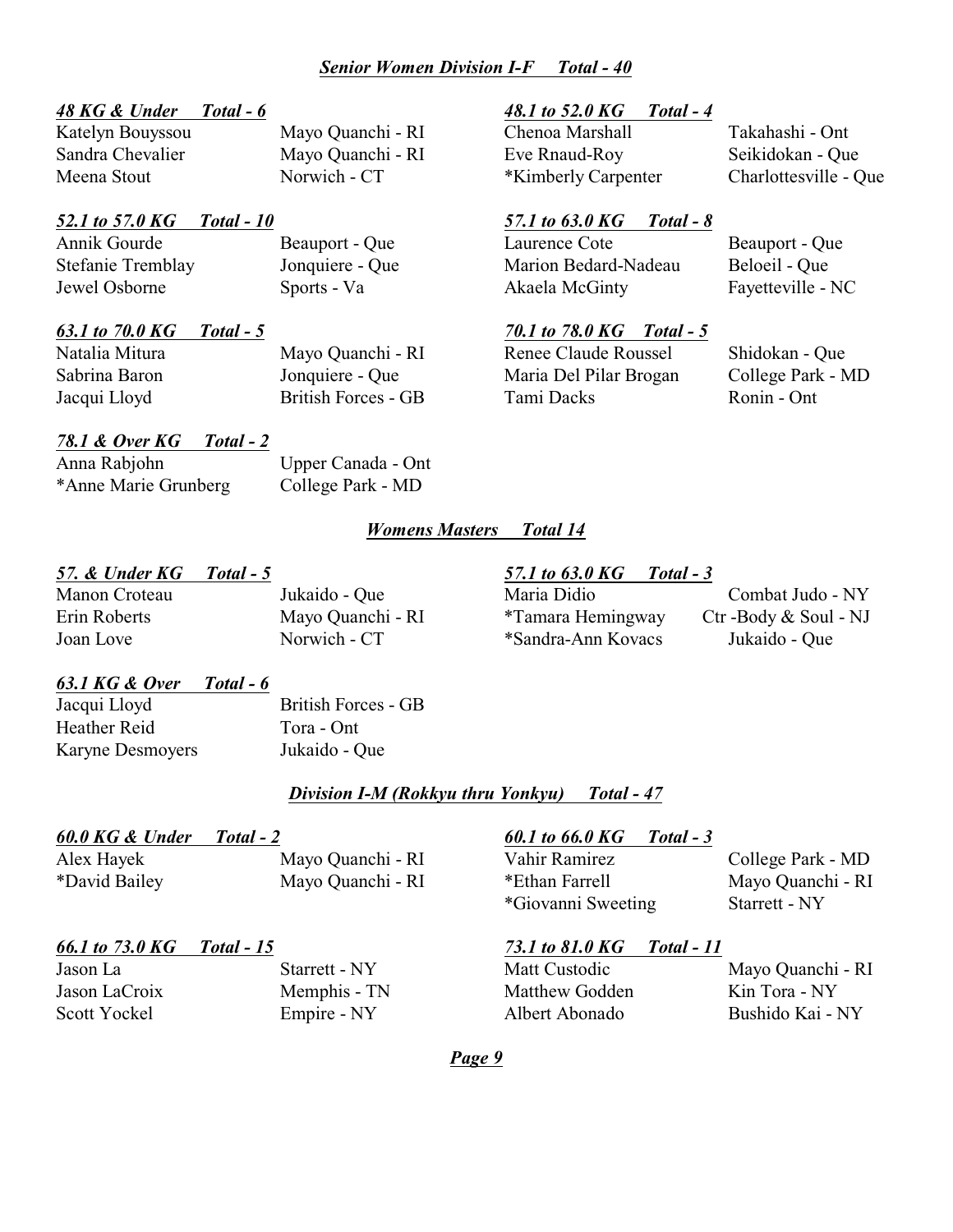Scot Honan Ulster Budokai - NY Alan Buckley NY Judo - NY

# *81.1 to 90.0 KG Total - 11 90.1 to 100.0 KG Total - 3*

Vitaly Verenich US Youth - NY \*Michael Graziadel Empire - NY Anthony Smith Renshinkan - NY \*Michael Twentyfive Empire - NY

# *100.1 KG & Over Total - 2*

| Drew Graziade  | Empire - NY   |
|----------------|---------------|
| *Angelo Ciotti | US Youth - NY |

# *Division II-M (Sankyu thru Ikkyu) Total - 59*

## *60.0 KG & Under Total - 13 60.1 to 66.0 KG Total - 10*

Maxime Gagnon Baie Comeau - Que Vincent Marticotte Acad De Judo - Que Shawn Giblin Mayo Quanchi - RI Anthony Gugino Kin Tora - NY Nich Zakharov Kido Kan - Ont Pierre Turcotte St Therese - Que

Egypt Burrows San Yama Bushi - NY Dusan Sarenac Olympia - Ont Joel Burgess US Youth - NY Steve Milne British Forces - GB Brian Knetsch M&D - Ont Daniel Carroll Charlottesville - VA

## *81.1 to 90.0 KG Total - 7 90.1 to 100 KG Total - 2*

Johnny Turcotte St Therese - Que Karl Markwardt US Youth - NY Mich McNabb Tora - Ont

# *100.1 KG & Over Total - 7*

Joseph Furgeson Renshuden - OH Steve Miller Port Colborne - Ont William Reardon College Park - MD

# *Division III-M (Dan Grades) Total 41*

### *60.0 KG & Under Total - 4 60.1 to 66.0 KG Total - 6*

Anthony Maerten Fayetteville - NC Joel Benoit Benedict Benedict Benedict Benedict Benedict Benedict Benedict B Charles Breton LeducSeikidokan - Que Cody Cody Robati Shidokan - Que Maxime Castonguay Charlesbourg - Que

Richard Cohen Cohen's - IL Alex Murray Grand Rapids - MI Alexis Morin Martel Judo Tech - Que

|              | -----          |
|--------------|----------------|
| Joel Benoit  | Beauport - Que |
| Cody Robati  | Shidokan - Que |
| Yasuhiro Abe | Kin Tora - NY  |

### *66.1 to 73.0 KG Total - 9 73.1 to 81.0 KG Total - 11*

| Harry St. Leger                | Starrett - NY |
|--------------------------------|---------------|
| Matthew Dutkowski Kanokai - NS |               |
| Joa Moreira                    | Kin Tora - NY |

*Page 10*

### *66.1 to 73.0 KG Total - 9 73.1 to 81.0 KG Total - 11*

Matthew Marcotte San Machi - MA \*Rob Suto Ulster Budokai - NY